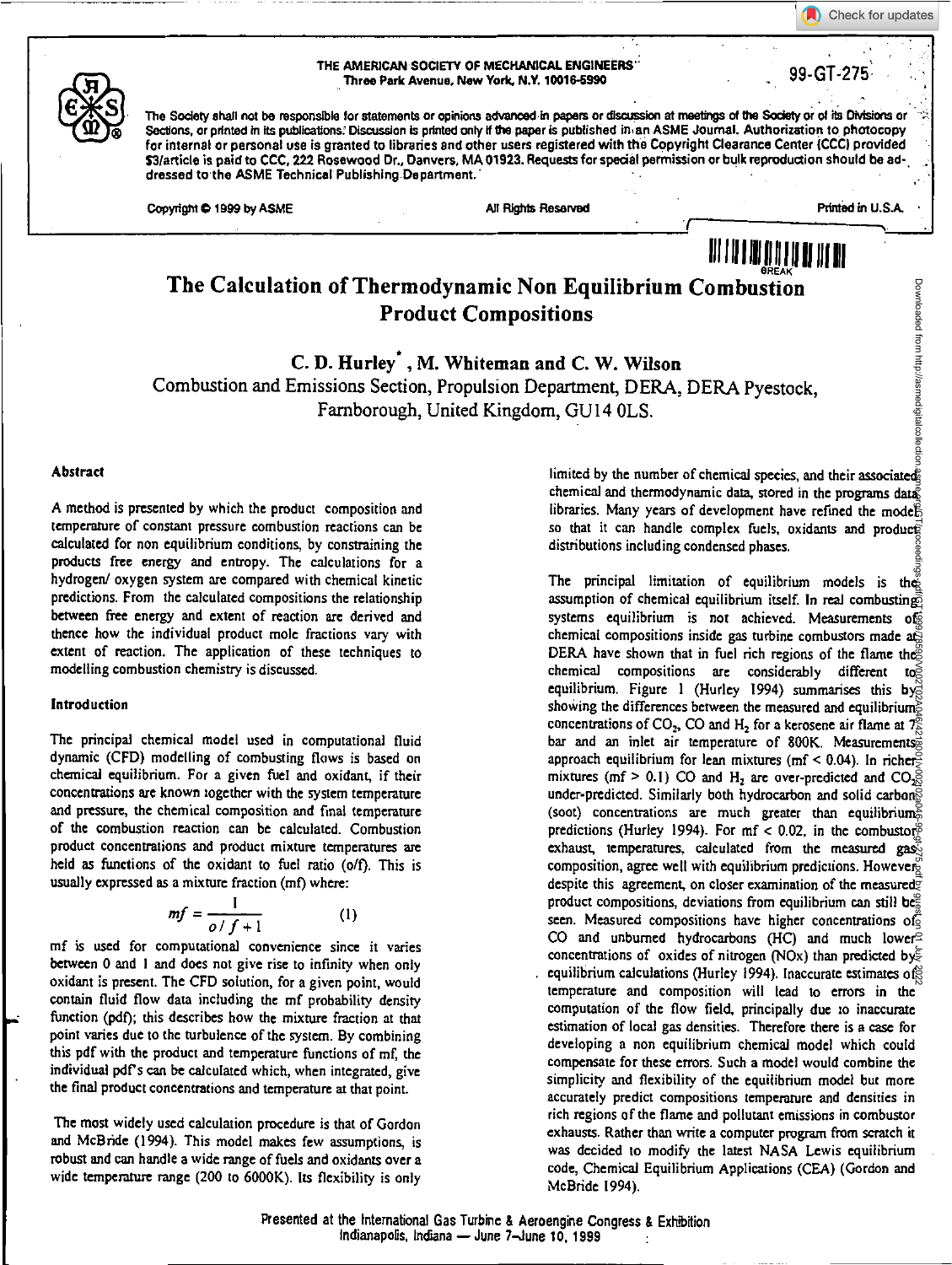This paper details changes made to subroutines of CEA in order to obtain solutions other than equilibrium. To simplify the interpretation of the programs diagnostic output and to aid comparisons with chemical kinetic calculations, the non equilibrium program was developed on a simple hydrogen/oxygen system. However modifications were made in such a way as not to interfere with the generality of the program.

#### CURRENT EQUILIBRIUM CODE

#### General

The principal of operation of CEA is that for a given set of reactants (fuel and oxidant) and chemical reaction conditions (temperature, pressure etc.) the equilibrium product composition will be that combination of products that has the lowest energy. Here by energy is meant the thermodynamic energy which, at constant temperature and pressure, as in the case of gas turbine combustion, is the Gibbs free energy (G). Since G is a function of temperature solving for a minimum in G also determines the final temperature of the system. The following sections outline how CEA works in more detail. The product species can exist in all three phases solid, liquid or gas. In order to simplify modifications to the calculation, in this initial phase only gaseous products will be considered.

#### Minimisation technique

For a mixture of NO gases the free energy per kilogram of mixture is given by:

$$
G = \sum_{j=1}^{NG} \mu_j n_j \tag{2}
$$

Where  $\mu_i$  is the chemical potential or partial molar free energy per kilogram-mole of species  $j$  and  $n_i$  the number of kilogrammoles of species j per kilogram of mixture. The condition for equilibrium is the minimisation of this function. However, there is another condition that must simultaneously be met, that the reactants and products must be in mass balance i.e. the quantitative elemental composition of the products must be the same as that of the reactants.

$$
\sum_{j=1}^{NG} a_{ij} nj - b_j^0 = 0
$$
 (3)

Where a<sub>ij</sub> is the number of kilogram-atoms of element i per kilogram-mole of species j and b<sub>i</sub>' is the number of kilogramatoms of i per kilogram of total reactants. For a stationary point (min or max) if two conditions are to be satisfied simultaneously they can be linked by Lagrangian multipliers  $(\lambda_i)$ . If this is done and the resulting equation differentiated with respect to  $n_i$  then the condition for a minimum becomes:

$$
\sum_{j=1}^{NG} \left(\mu_j + \sum_{i=1}^{I} \lambda_i a_{ij}\right) = 0 \quad (4)
$$

Where *I* is the number of chemical elements in the system. Two further equations defining the system can be added to 3 and 4. If n is defined as the total number of kilogram-moles per kilogram of product mixture then this must equal the sum of the product  $n_i$ 's

*NC* 

and

$$
\sum_{j=1}^{n} n_j - n = 0 \tag{5}
$$
  

$$
H = H_0 \tag{6}
$$

Dow Downloaded from http://asmedigitalcollection.asme.org/GT/proceedings-pdf/GT1999/78590/V002T02A046/4218001/v002t02a046-99-gt-275.pdf by guest on 01 July 2022where H and H<sub>0</sub> are the specific enthalpies (internal energy at  $\frac{3}{8}$ ) constant pressure) of the products and reactants respectively.  $\frac{8}{6}$ Equation 6 is merely a statement that the reaction is adiabatic.  $\frac{3}{5}$ The four equations 3 to 6 are used in conjunction with  $a \neq 0$ Newton Raphson method of iteratively finding a minimum by successive approximations. The technique involves Taylor series expansions of the equations with all terms truncated that contain derivatives higher than the first. Logarithmic forms of  $\frac{3}{8}$ the correction variables are used for arithmetic convenience and all relevant terms are non-dimensionalised (to make the  $\frac{3}{40}$ calculation independent of units) by dividing by RT, where  $R_{\theta}^{\frac{3}{2}}$ is the gas constant and T the absolute temperature of the product mixture. The correction variables used are:  $\Delta \text{lnn}_i$  (j =  $1\frac{\Omega}{\epsilon^2}$ to NG), Alnn, AlnT and  $\pi_i = -\lambda_i / RT$ . The large number of  $\frac{3}{8}$ equations can be reduced by substituting for Alnn<sub>j</sub>. This is achieved by rearranging *the* Taylor expansion of Equation 4 to give *7:-* 

$$
\Delta \ln n_j = \sum_{i=1}^l a_{ij} \pi_i + \frac{H_j^0}{RT} \Delta \ln T + \Delta \ln n - \frac{\mu_j}{RT}
$$
 (7)

and substituting for Alnn<sub>j</sub> in the Taylor expansions of Equations 4, 5 and 6 to give the required number of linear simultaneous equations of the correction variables.

#### CONSTRAINING FREE ENERGY

Non equilibrium compositions will have a free energy which is  $\frac{8}{9}$ at some value between that of the reactants and the equilibrium  $\frac{\infty}{2}$ products. Therefore to calculate the product composition which  $\frac{1}{2}$ has a total free energy of g the following constraint must be $\frac{3}{4}$ placed on the calculation:

$$
\sum_{j=1}^{NG} \mu_j n_j - g = 0 \tag{8}
$$

Equation 8 can be thought of as just another condition that must be satisfied at the minimum along with the mass balance<sup> $\%$ </sup> Equation 3. Therefore it can be tied to the conditions for a minimum by its own Lagrangian multiplier  $\alpha$ , this gives on differentiation with respect to  $n_i$ :

$$
\sum_{j=1}^{NG} \mu_j + \alpha \sum_{j=1}^{NG} \mu_j + \sum_{j=1}^{NG} \sum_{i=1}^{l} a_{ij} \pi_i = 0
$$
 (9)

Equation 9 is the equivalent of Equation 4. The extra variable  $\alpha$  will cause an extra column in the matrix therefore an extra equation , the Taylor expansion of Equation 8, is required to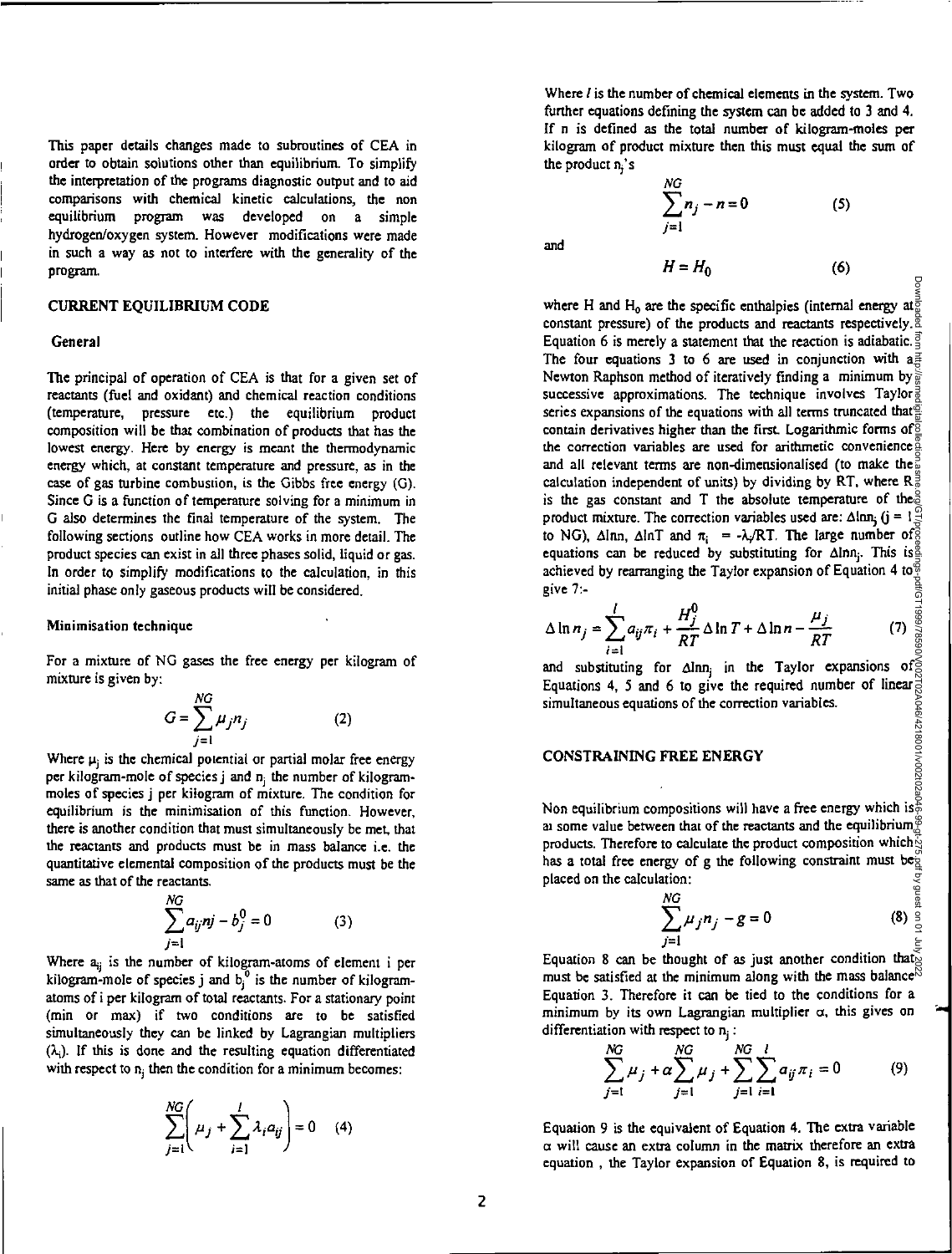provide the extra row. Taylor expansions and substitutions for  $\Delta$ Inn<sub>i</sub> were similar to those for CEA, the iteration variables were Alnn, AlnT,  $\Delta \alpha$  and  $\pi_i$ .

Convergence was achieved after an extra relaxation factor was applied to the correction of the natural logarithm of temperature. The validity of the result was confirmed by checking that it gave the correct free energy and that the mass balance was satisfied. The calculated temperature was confirmed by an enthalpy balance calculation. The normal initial estimate for the temperature in CEA is 3800 K, on changing this it was found that the calculated product mixture and temperature changed indicating that the system was insufficiently constrained in that the calculated solution was not unique. It was also noticed that when G was close to that of the reactants the entropy of the products was less than that of the reactants, an impossible result for an irreversible process. It was therefore decided to further constrain the system by fixing its entropy as well as well as its free energy.

#### CONSTRAINING ENTROPY

The additional constraint was that:

NG

$$
\sum_{j=1}^{NG} n_j S_j = s \tag{10}
$$

where s is the set entropy at some value between that of the reactants and that of the equilibrium products. Linking this to the conditions for a minimum via another Lagranian multiplier  $\beta$  gives in as an alternative to Equation 9:

$$
\sum_{j=1}^{NG} \mu_j + \alpha \sum_{j=1}^{NG} \mu_j + \beta T \sum_{j=1}^{NG} S_j - \sum_{j=1}^{NG} \sum_{i=1}^{l} a_{ij} \lambda_i = 0 \, (11)
$$

The expression for  $\Delta$ lnn, obtained from the Taylor expansion of Equation II when substituted into the expansions of the other equations gives terms in  $\Delta\beta$ . The extra equation necessary to obtain a solution was obtained from the Taylor expansion of Equation 10.

#### **Predicting Entropy**

The next step was to determine how S varied with G during the course of the reaction. An adiabatic hydrogen/oxygen system with both reactants at 1000 K and I bar, and an oxidant to fuel mass ratio of 25.39 was modelled with Sandia's chemical kinetic code CHEMKIN. 1000 K was chosen as the reactant temperature to ensure reaction. The reaction was modelled in a plug flow reactor using the Gas Research Institute  $H_2/O_2$ mechanism. Thermodynamic calculations were carried out on the system composition with time to give plots of both G and S with time as shown in Figures 2 and 3. Figure 4 is a plot of S vs. G.

From the definition of G:-

ریا

$$
G = H - TS \tag{12}
$$

H is constant (1071.52 KJ/Kg for the above system) and small compared with the changes in G, also the increase in entropy between the reactants and products is small (see Figure 3). Hence G is a linear function of T as is shown in Figure 5; another interpretation is that

$$
\left(\frac{\partial G}{\partial T}\right)_P = -S \tag{13}
$$

holds true. Rrearranging Equation 12 gives:

$$
S = -\frac{G}{T} + \frac{H^0}{T}
$$
 (14)

The equilibrium composition and thermodynamic properties of the system can be calculated using CEA, those of the reactants are defined. From these the linear relationship between T and G can be calculated, thus Equation 14 becomes ded from http:

$$
S = \frac{-G + 107152}{(-0.07814G + 2672)}
$$
 (15)

Figure 6 shows a plot of this function superimposed on Figures 4. Hence, for a set value of G, S can be reasonably predicted.

With the above constraints on G and S the program converged, $\frac{3}{6}$ however, as with the previous version an extra relaxation factor had to be applied to the correction of  $\Delta \ln T$ . Comparisons of converged solutions with different initial estimates of both temperature and composition still gave differences in the predicted product mole fractions. However these were much reduced being confined to the third significant figure. Its appeared that the system had to be further constrained  $\mathbf{a}$ appeared that the system had to be further constrained as follows: Downloaded from http://asmedigitalcollection.asme.org/GT/proceedings-pdf/GT1999/78590/V002T02A046/4218001/v002t02a046-99-gt-275.pdf by guest on 01 July 2022

#### Final Constrained Solution

The final constraint applied to tie G and S to the mixture composition was:

$$
\sum_{j=1}^{NG} \mu_j n_j = H^0 - T \sum_{j=1}^{NG} S_j n_j \tag{16}
$$

i.e a restatement of Equation 12. This was linked via another multiplier 0 to give on differentiation with respect to

$$
\sum_{j=1}^{NS} \mu_j + \alpha \sum_{j=1}^{NS} \mu_j + \beta T \sum_{j=1}^{NS} S_j + \theta \left( T \sum_{j=1}^{NS} S_j + \sum_{j=1}^{NS} \mu_j \right) - \sum_{j=1}^{NS} \sum_{i=1}^{l} a_{ij} n_j \lambda_i \qquad (17)
$$

Since G is defined from which S is calculated and H is constant, then from Equation 12, T can be calculated. Therefore T need not be an iteration variable, if it is the system is over-defined. This was probably the cause of convergence instability requiring the extra relaxation factor on the correction of AInT. The Taylor expansion of Equation 17 for each species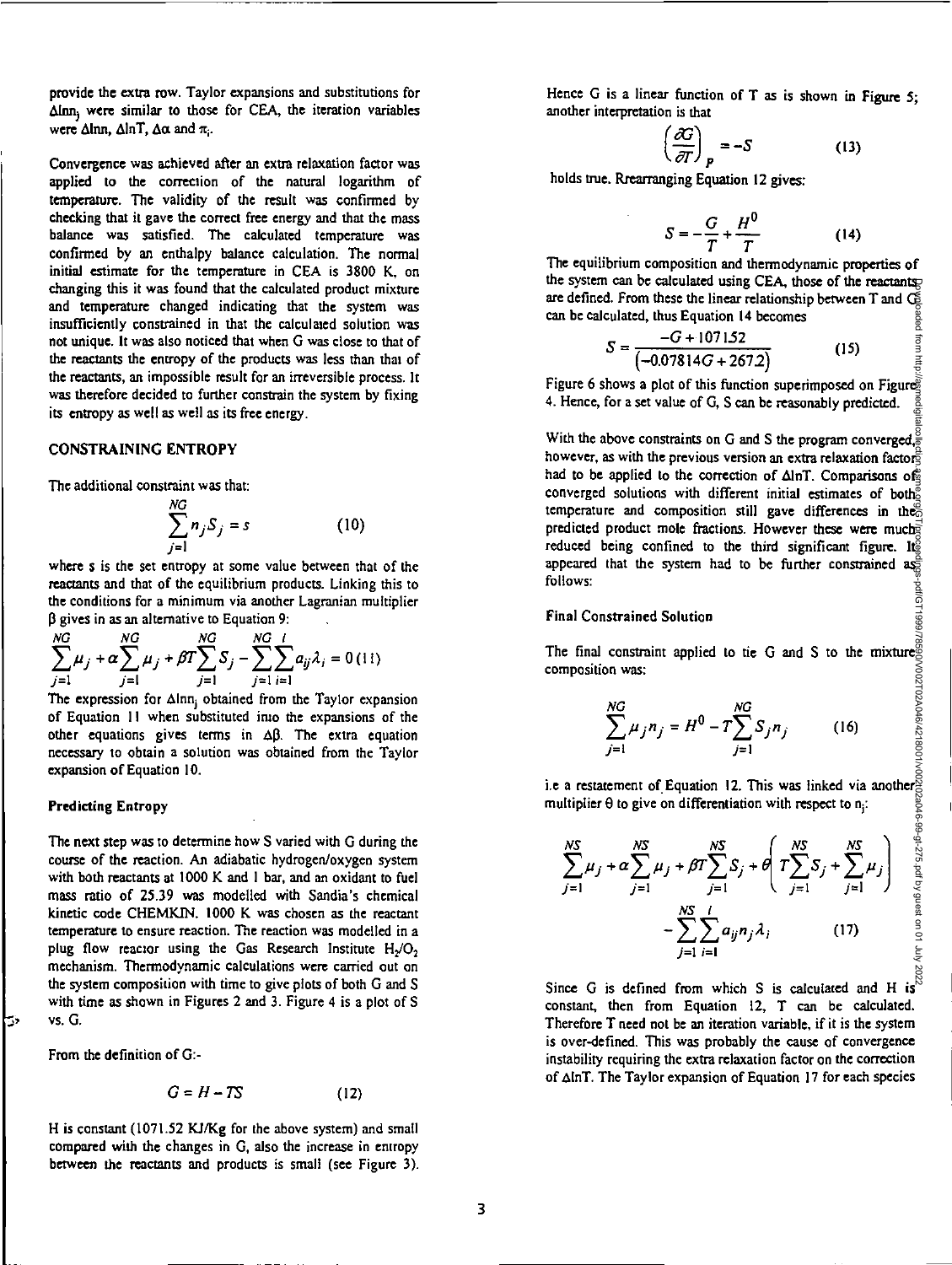when rearranged in terms of  $\Delta$ lnn<sub>i</sub> is:-

$$
\Delta \ln n_j = \sum_{i=1}^{l} a_{ij} \pi_i + \Delta \ln n - \frac{\mu_j}{RT} \Delta \alpha - \frac{S_j}{R} \Delta \beta -
$$

$$
\left(\frac{S_j}{R} + \frac{\mu_j}{RT}\right) \Delta \theta - \frac{\mu_j}{RT} - \frac{\mu_j}{RT} \alpha - \frac{S_j}{R} \beta - \left(\frac{S_j}{R} + \frac{\mu_j}{RT}\right) \theta
$$
(18)

Substitution in the Taylor expansions of Equations 3, 5, 6, 8 and 10 gave the iteration equations shown in Appendix 1. The correction variables being:  $\Delta \ln n$ ,  $\Delta \alpha$ ,  $\Delta \beta$ ,  $\Delta \theta$  and  $\pi$ .

Convergence was achieved without any extra relaxation factors. The standard initial estimate of total number of moles n is 0.1Kg-moles/Kg and  $n_i = 0.1/NG$  Kg-moles/Kg. Varying n between 0.05 and 0.2 gave identical solutions to seven significant figures, with convergence limits of  $10^{-7}$  on  $\Delta\alpha$ ,  $\Delta\beta$ and  $\Delta\theta$ . Hence the system was sufficiently constrained to produce a unique solution. Attempts to converge on equilibrium failed, the closest approach was with a free energy set at 0.04% above equilibrium, the results are illustrated in Table I.

#### COMPARISON WITH KINETIC CALCULATIONS

The  $H_2/O_2$  system had a reactant and equilibrium free energy of -9648.2 and -33165.7 KJ/Kg of mixture respectively. Non equilibrium compositions with values of G from equilibrium (- 33165.7) to -24000 KJ/Kg were calculated and the results compared with those from CHEMKIN in Figures 7 to 15. There is a limit as to how far back the reaction can be tracked. since fixing the value of G and S to that of the reactants does not result in the reactants as products, since they do not represent a local minimum; the program will predict the reactants as products if it is additionally constrained to consider only  $H_2$  and  $O_2$ . All the major species, with the exception of OH, show the same concentration trend with G.  $O_2$  and  $H_2O$ being particularly close.  $HO_2$ ,  $H_2O_2$  and  $O_3$  (not shown) have the largest relative divergence, however their absolute concentrations are low. The agreement between temperatures is a reflection of the ability of Equation 15 to predict entropy. Generally non equilibrium mixtures have higher concentrations of free the radicals OH and HO<sub>2</sub> than are found in mixtures calculated with CHEMKIN. The agreement between the two at equilibrium is artificial since CHEMKIN calculations are constrained to converge on equilibrium. Generally with the exception of  $H_2O_2$ ,  $HO_2$ , OH and  $O_3$ , non equilibrium concentrations are in reasonable agreement with kinetic predictions as is also the temperature. Interestingly attempts to obtain convergence at the G and S of CHEMKIN mixtures failed. The CHEMKIN conditions were found to be outside the solution domain of the non equilibrium program; this was probably due to the entropy of the CHEMKIN products being high, see Figure 6, e.g. CHEMKIN equilibrium entropy was 11.9901 compared to CEA's 11.9762 KJ/Kg-K. Also the enthalpy of the CHEMKIN mixture which was slightly higher than that of the reactants thus Equation 6 could not be satisfied.

#### DERIVATION OF THE EXTENT OF REACTION

The above non equilibrium predictions do tell us in terms of free energy how far from equilibrium the system is, but give us no information about the (thermodynamic) reaction progress variable extent of reaction.

### Extent of Reaction and Affinity

Consider the general chemical reaction

$$
v_1B_1 + v_2B_2 + \dots \to v_nB_n + v_{n+1}B_{n+1} + \dots \tag{19}
$$

it can be briefly written as

then as  
\n
$$
\sum v_j B_j = 0
$$
\n(20)

Downloaded from http:

since by convention the stoichiometric mole numbers  $n_i$  are positive for products and negative for reactants. If we denote the reaction progress variable by the symbol  $\xi$ . A change from  $\xi$  to  $\xi$  + d $\xi$  means that  $v_1$  d $\xi$  moles of  $B_1$ ,  $v_2$  d $\xi$  of  $B_2$ , etc. have  $\frac{3}{2}$ reacted to form  $v_0$  def moles of  $B_n$ , etc. Thus  $\xi$  is a convenient. measure of the extent of reaction. The number of moles reacted of any component j is

$$
dn_j = v_j d\xi \tag{21}
$$

Since

then

$$
\mathcal{G} = \sum \mu_j \delta n_j \tag{22}
$$

$$
\frac{dG}{d\xi} = \sum v_j \mu_j \tag{23}
$$

The term  $-\sum_{i} v_{i} \mu_{i}$  is a function of state called affinity (A) (De Donder 1920), at equilibrium  $A=0$ . -A is also the slope of the function  $G = f(\xi)$ . It can also be shown that for an irreversible process

$$
\frac{\partial^2 G}{\partial \xi^2} \ge 0 \tag{24}
$$

(Prigogine 1952), therefore *f (4)* is concave. Hence the plot of G against  $\xi$  will be hyperbolic in nature the curve being asymptotic to the equilibrium value of G (Ge). From the non $\Omega$ equilibrium program the product composition and temperature $\in$ at any point along the curve can be calculated so therefore can<sup> $\approx$ </sup> Downloaded from http://asmedigitalcollection.asme.org/GT/proceedings-pdf/GT1999/78590/V002T02A046/4218001/v002t02a046-99-gt-275.pdf by guest on 01 July 2022

the slope  $\sum v_j \mu_j$ . Equation 23 in discrete form is:

$$
\frac{\Delta G}{\Delta \xi} = \sum \nu_j \mu_j \tag{25}
$$

hence if  $\Delta G$  and  $\sum v_j \mu_j$  are known then  $\Delta \xi$  can be calculated. Since the function relating G and  $\xi$  is hyperbolic and asymptotic to the equilibrium free energy (Ge) then it may be of the form: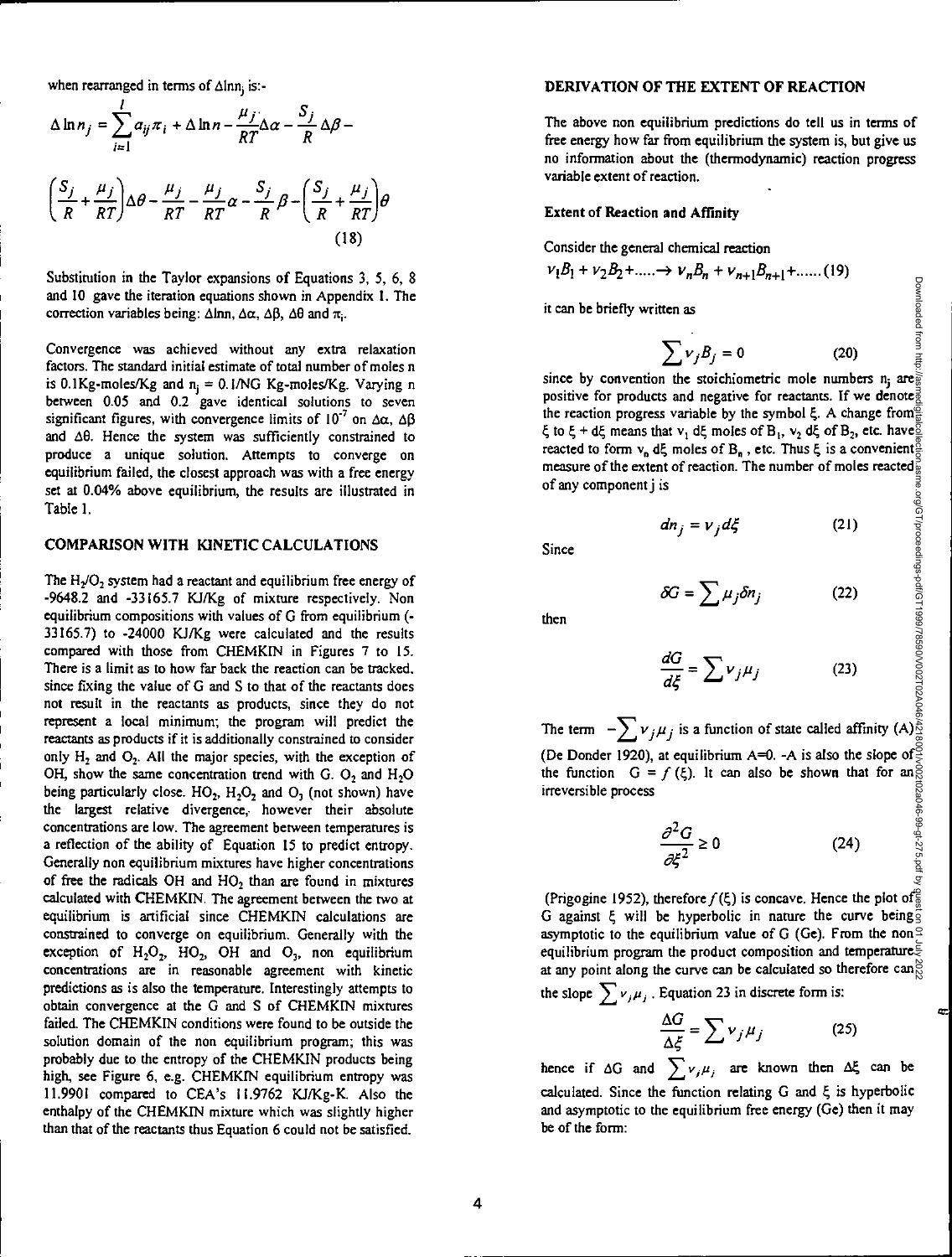$$
G = \frac{C}{\xi} + G_e \tag{26}
$$

where C is a constant. Re-arranging Equation 26 gives:

$$
\Delta \xi = \xi_1 - \xi_2 = C \left( \frac{1}{G_1 - G_e} - \frac{1}{G_2 - G_e} \right) \quad (27)
$$

Therefore a plot of  $1/(G_1 - G_e) - 1/(G_2 - G_e)$  vs.  $\Delta \xi$ should be a straight line of slope C. Linear plots were obtained for several values of  $\Delta G$ . Figures 16 and 17 show how the slope and intercept varied with the step value of G. As  $\Delta G$ decreases so the slope approaches a constant value and the intercept approaches zero. Figure 18 shows the plot of Equation 27 for the smallest  $\Delta G$ , 5 KJ/Kg. Hence Equation 26 becomes:

$$
G = \frac{4699}{\xi} + G_e \tag{28}
$$

Equation 28 will converge at Ge when  $\xi$  is infinite. When  $\xi$  is zero G is infinite and not the free energy of the reactants (Cr). To overcome this the curve has to be offset by the value of zeta when  $G = Gr$  denoted  $\xi r$ . Therefore the final forms of the equations are:

$$
G = \frac{4699}{\xi + \xi_r} + G_e \tag{29}
$$

and

$$
\xi = \frac{4699}{G - G_e} - \xi_r \tag{30}
$$

Composition Changes with Extent of Reaction

Figure 19 shows the plot of Equation 29 for the hydrogen/oxygen system under consideration. Being now able to calculate the function relating the extent of reaction and the systems free energy, from the free energy and non equilibrium composition, species concentration plots against  $\xi$  can be derived. Figures 20 and 21 show some typical concentration plots and Figure 22 the temperature plot. The plot of mole fraction of water vs. zeta is also hyperbolic in nature and could be represented by an equation of the type:

$$
[H_2 O] = -\frac{B}{\xi} + [H_2 O]_e \tag{31}
$$

where  $[H_2O]_{\rho}$  is the mole fraction of water at equilibrium and  $B$  is a constant. For products that decrease with  $\xi$  the minus in Equation 31 would be replaced by a plus.

#### APPLICATION TO CHEMICAL MODELS

The above non equilibrium solution for the  $H_2/O_2$  system could be used to model premixed, undiluted, combustion. However the majority of practical combustion devices are not premixed, being based on laminar or turbulent diffusion flames. In order to model the chemistry in such flames an extra dimension, mf or o/f, has to be included. Figures 23 to 25 illustrate such a three dimensional model. o/f ratios were varied from 5 to 40, Equation 29 was derived for a series of o/F's and the two dimensional 4 product concentration plots were constructed and amalgamated into three dimensional plots. Since  $\xi$  varied over a wide range it was plotted in logarithmic form. Reactant surface plots, such as  $H_2$ , are concave whilst product surfaces, Ho, are convex. Intermediate surfaces, OH, have both concave and convex regions. The planes marked 'A' represent the conventional two dimensional equilibrium model.

All non equilibrium models e.g. those based on chemical kinetics or laminar flamelets require experimental data for their construction. A non equilibrium thermodynamic model is no exception, since in order to predict the product mixture properties a value of  $\xi$  has to be assigned to each calculation node in the flow field. Therefore it is of interest to investigate<sup> $\frac{3}{6}$ </sup> what correlates with  $\xi$  to aid its prediction.

Since G is a function of time (see Figure 3) and  $\xi$  is a function $\frac{3}{4}$ of G, then  $\xi$  must be a function of time (t). The  $\xi$  values corresponding to the G values from the kinetic simulation were $\ddot{\tilde{\vec{z}}}$ plotted against t. The kinetic simulation relied on autoignition,  $\frac{3}{2}$ whereas in a continuous combustion system incoming fuel and  $\frac{3}{2}$ oxidant are ignited by recirculated combustion products. To  $\frac{8}{3}$ simulate this the ignition delay time was subtracted from t. The. resulting plot is shown in Figure 26 together with the best fit. obtained. Figure 27 illustrates how the exponential form holds<sup>2</sup> over the whole data range. If the relationship is exponential  $\mathbb{R}$ then since when  $\xi = 0$  t = 0 theoretically it should be of the form:

(30)  
\n
$$
\xi = e^{bt} - 1
$$
\n(32)  
\n
$$
\xi = e^{bt} - 1
$$
\n(33)  
\n
$$
\xi = e^{bt} - 1
$$
\n(34)  
\n
$$
\xi = e^{bt} - 1
$$
\n(35)

temperature and pressure, this is close to the fit in Figure 26. $\frac{8}{3}$ Therefore with experimental values of 'b',  $\xi$  could be determined from residence time.

Residence time and its pdf are not solution variables in current. CFD codes, they can only be inferred by post processing techniques such as particle tracking. A more empirical approach would be to correlate  $\xi$  with mf. Measurements such as those shown in Figure I indicate that  $\xi$  is furthest from  $\frac{1}{2}$ equilibrium in rich regions and closest in lean regions. Actual flame species measurements could therefore be used to  $\tilde{a}$ evaluate how  $\xi$  varies with mf. evaluate how  $\xi$  varies with mf.<br>
CONCLUSIONS<br>  $\xi$ <br>
A method of obtaining non equilibrium thermodynamics<br>  $\xi$ Downloaded from http://asmedigitalcollection.asme.org/GT/proceedings-pdf/GT1999/78590/V002T02A046/4218001/v002t02a046-99-gt-275.pdf by guest on 01 July 2022

### **CONCLUSIONS**

product compositions and properties, by constraining free energy and entropy, has been developed for constant pressure combustion. combustion.

Compositions calculated thermodynamically and those calculated from kinetic data are in reasonable agreement.

It is demonstrated that from the calculated compositions it is possible to derive the thermodynamic progress variable, extent of reaction, and how it varies with the systems free energy, Thus how compositions and temperature vary with extent of reaction can also be determined. These two dimensional plots can be expanded to three dimensional surfaces applicable to lamina or turbulent diffusion flames.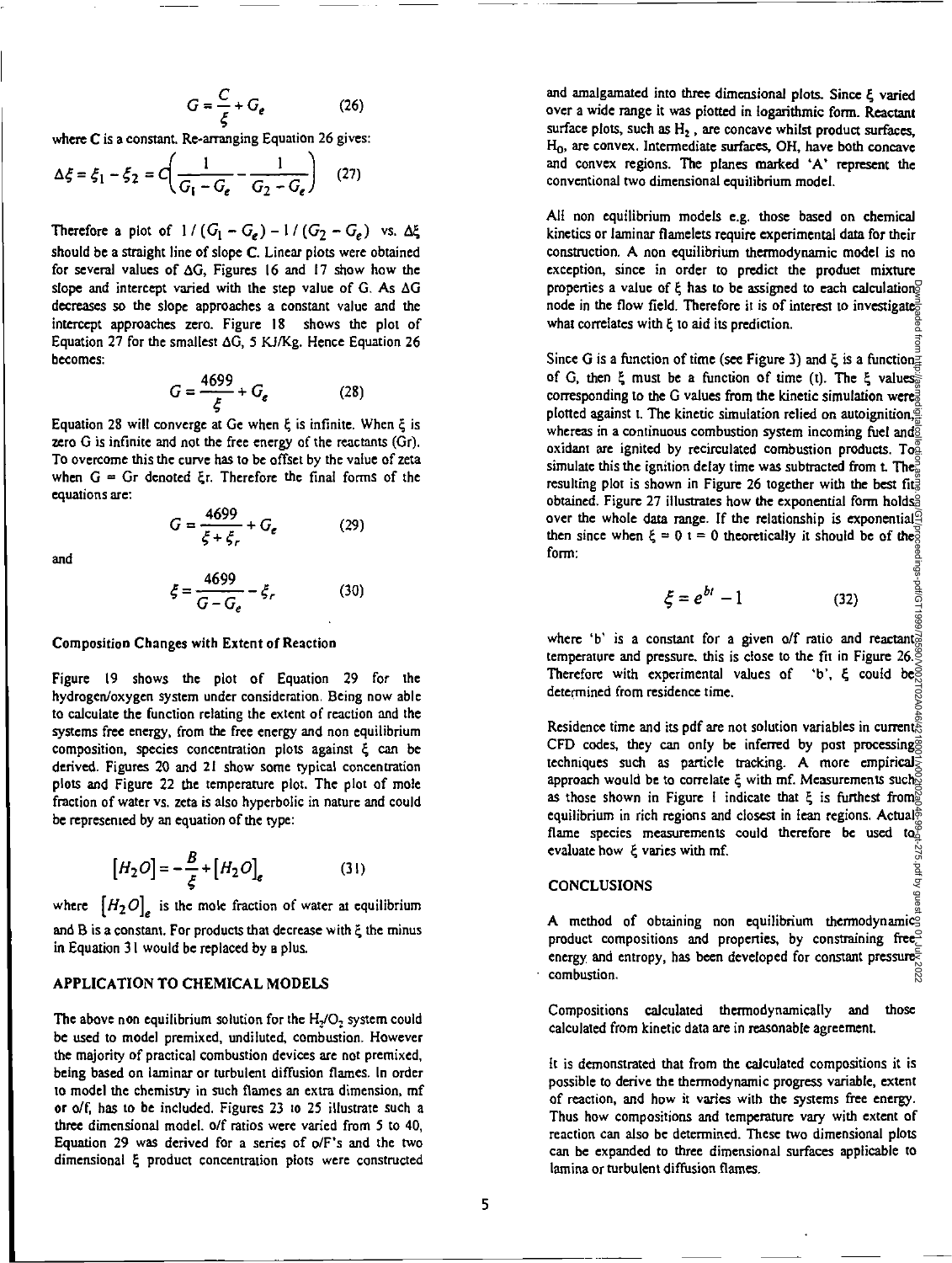Downloaded from http://asmedigitalcollection.asme.org/GT/proceedings-pdf/GT1999/78590/V002T02A046/4218001/v002t02a046-99-gt-275.pdf by guest on 01 July 2022

For a given combustion system extents of reaction may be derived from local residence times or mixture fractions.

### Acknowledgements

This work was carried out as part of Technology Group 3 of the UK Ministry of Defence Corporate Research Programme. The authors would also like to acknowledge Bonnie J. McBride, NASA Lewis Research Centre, for providing the source code and program documentation and R. E. Seoud DERA for his advice during this project.

#### References

 $\overline{\phantom{a}}$ 

 $\overline{\phantom{a}}$ 

 $\begin{array}{c} \hline \end{array}$  $\ddot{\phantom{a}}$ 

 $\boldsymbol{\cdot}$ 

Ï

DE Donder T., Lecons de Therrnodynamique et de Chimie-Physique, Gauthier-Villars, Paris, 1920.

Gordon S. and McBride B. J., Computer Program for Calculation of Complex Chemical Equilibrium Compositions and Applications, NASA Reference Publication 1311, Oct., 1994,

Prigogine I. and Defray R., Translated by Everett D. H., Chemical Thermodynamics, Longmans, p81, 1952.

Hurley C. D.. Internal Mapping of a Single Annular Airspray Combustor, Report No, DRA/AS/PTD/CR194265/1, 1994. **Table 1. Comparison of Equilibrium with the Nearest** 

|                                       | Equilibrium | Nearest          |
|---------------------------------------|-------------|------------------|
|                                       |             |                  |
|                                       |             | Converged        |
|                                       |             | Solution         |
| Calculated                            | 2858.78     | 2857.56          |
| Temperature K                         |             |                  |
| Calculated<br>G                       | $-33165.7$  | $-33151.0$       |
| KJ/Kg                                 |             |                  |
| $\overline{\mathbf{s}}$<br>Calculated | 11.9762     | 11.9761          |
| KJ/Kg-K                               |             |                  |
| Mole Fractions                        | 0.01229     | 0.01223          |
| н                                     |             |                  |
|                                       | 0.00011     | 0.00021          |
| HO2                                   |             |                  |
|                                       | 0.01518     | 0.01606          |
| H <sub>2</sub>                        |             |                  |
|                                       | 0.37994     | 0.37895          |
|                                       |             |                  |
| H <sub>2</sub> O                      |             |                  |
|                                       | õ٥          | $\overline{0.0}$ |
| H <sub>2</sub> O <sub>2</sub>         |             |                  |
|                                       | .04567      | .04494           |
| O                                     |             |                  |
|                                       | 0.09072     | 0.09086          |
| <b>OH</b>                             |             |                  |
|                                       | 0.45608     | 0.45672          |
| 02                                    |             |                  |
|                                       | 0.0         | 0.0              |
| Ο3                                    |             |                  |
|                                       |             |                  |

**Non Equilibrium Converged Solution.**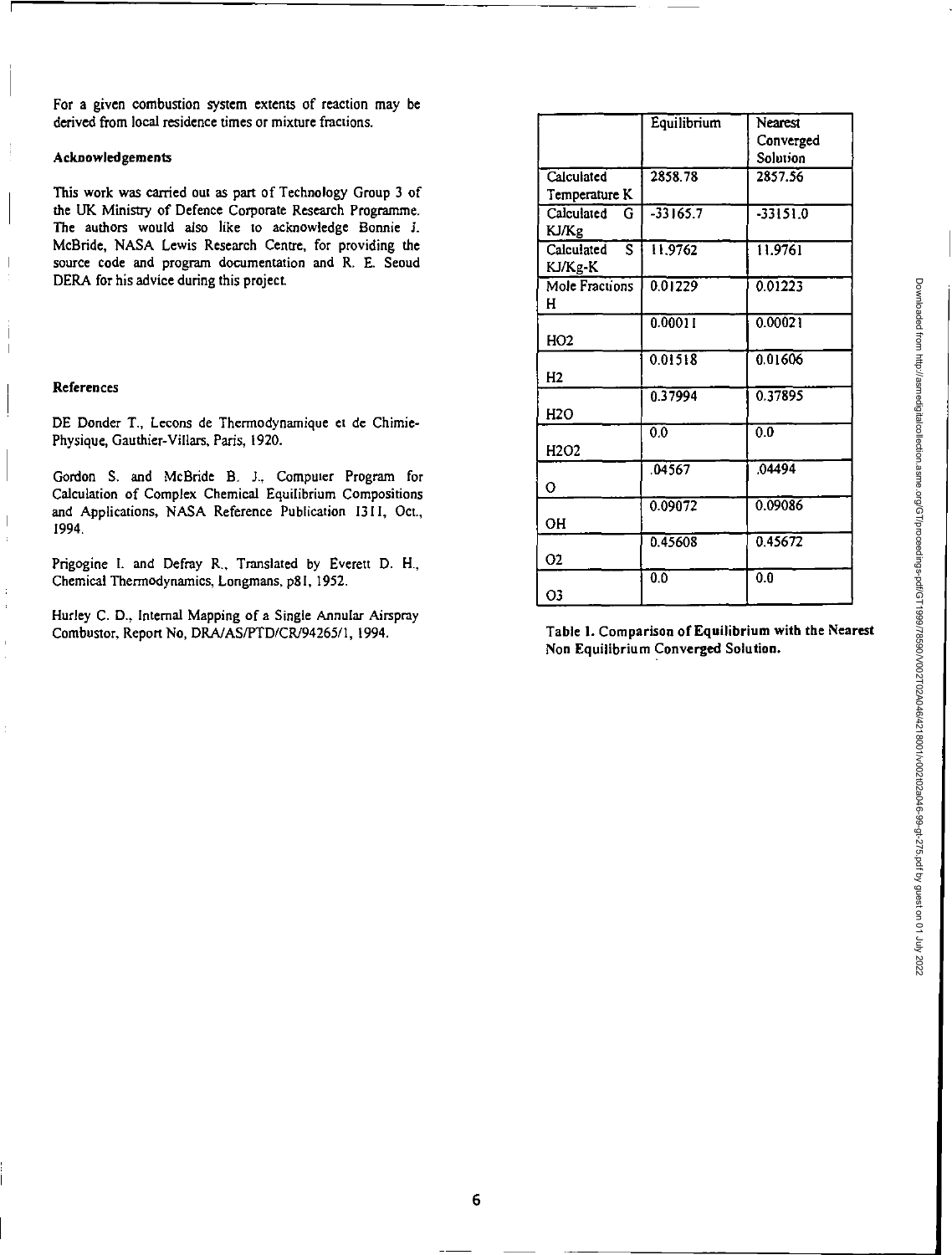

Figure 1. Measured Gas Compositions in a Gas Turbine Primary Zone Compared to Equilibrium.





Figure 3. Entropy Change with Time.



Figure 4. Free Energy vs Entropy.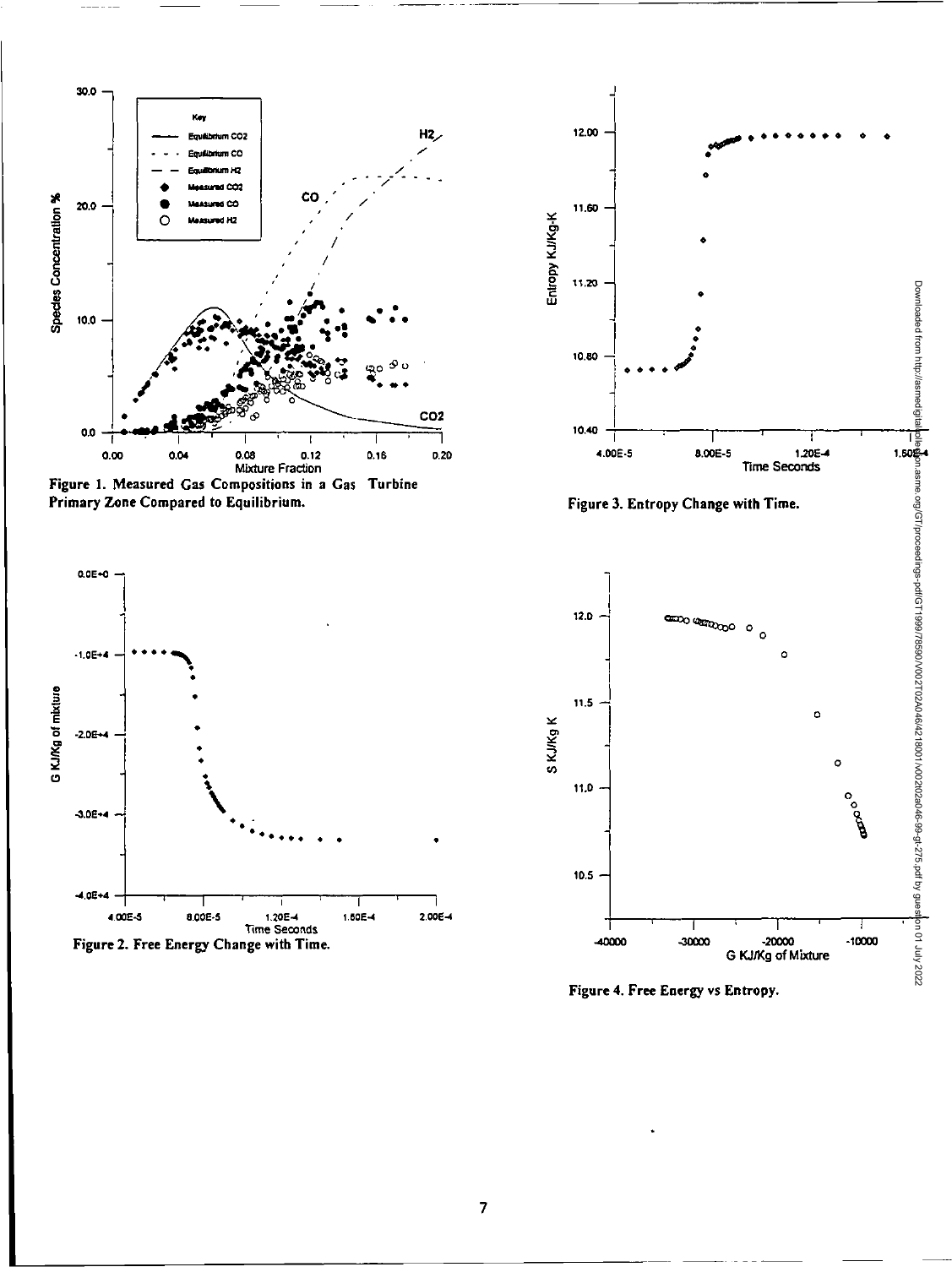

Figure 5. Temperature Variation with Free Energy from Chemkin Simulation.



with CHEMKIN Predictions.



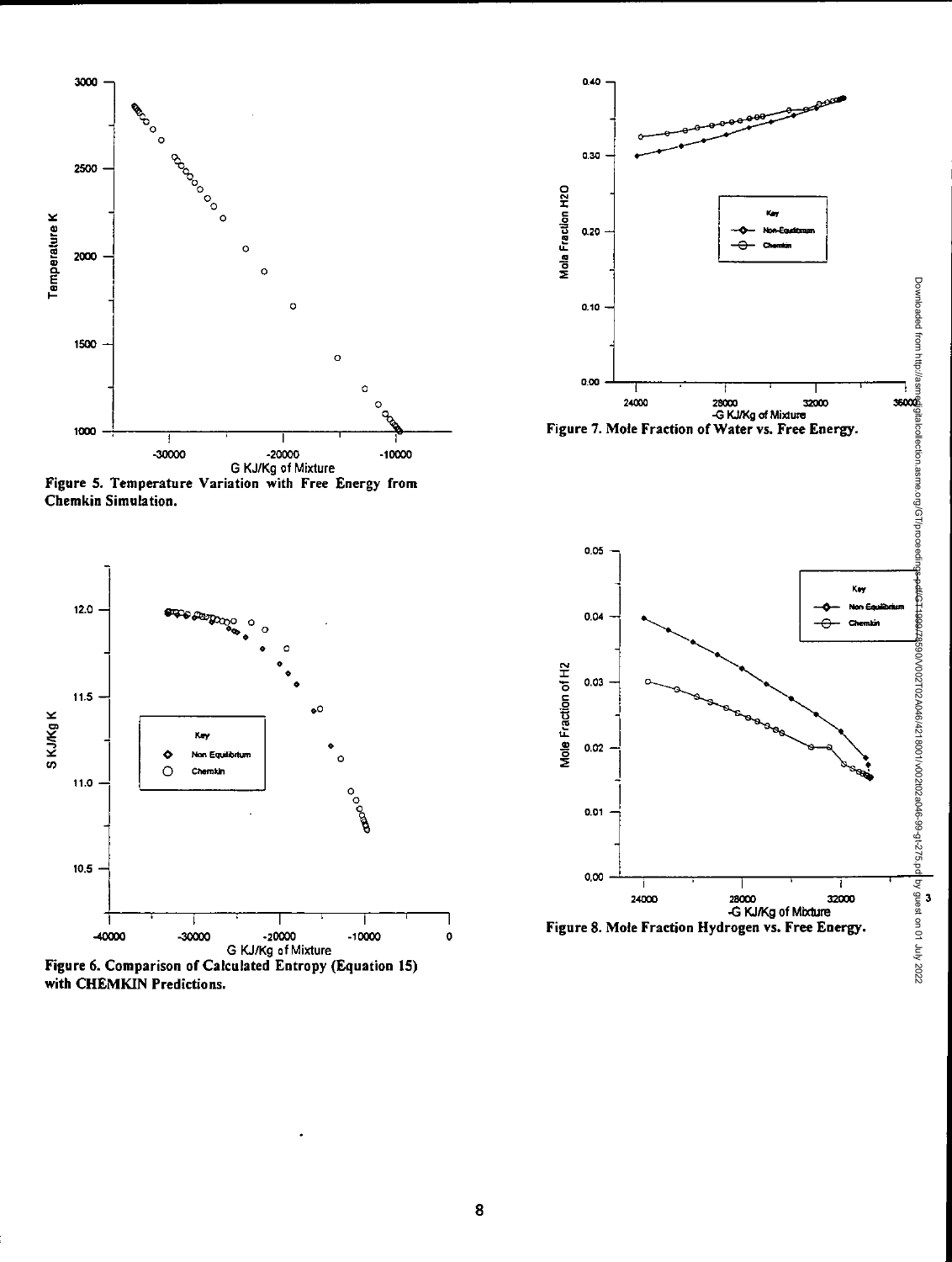

د ا

š,

 $\gamma$ 

÷.







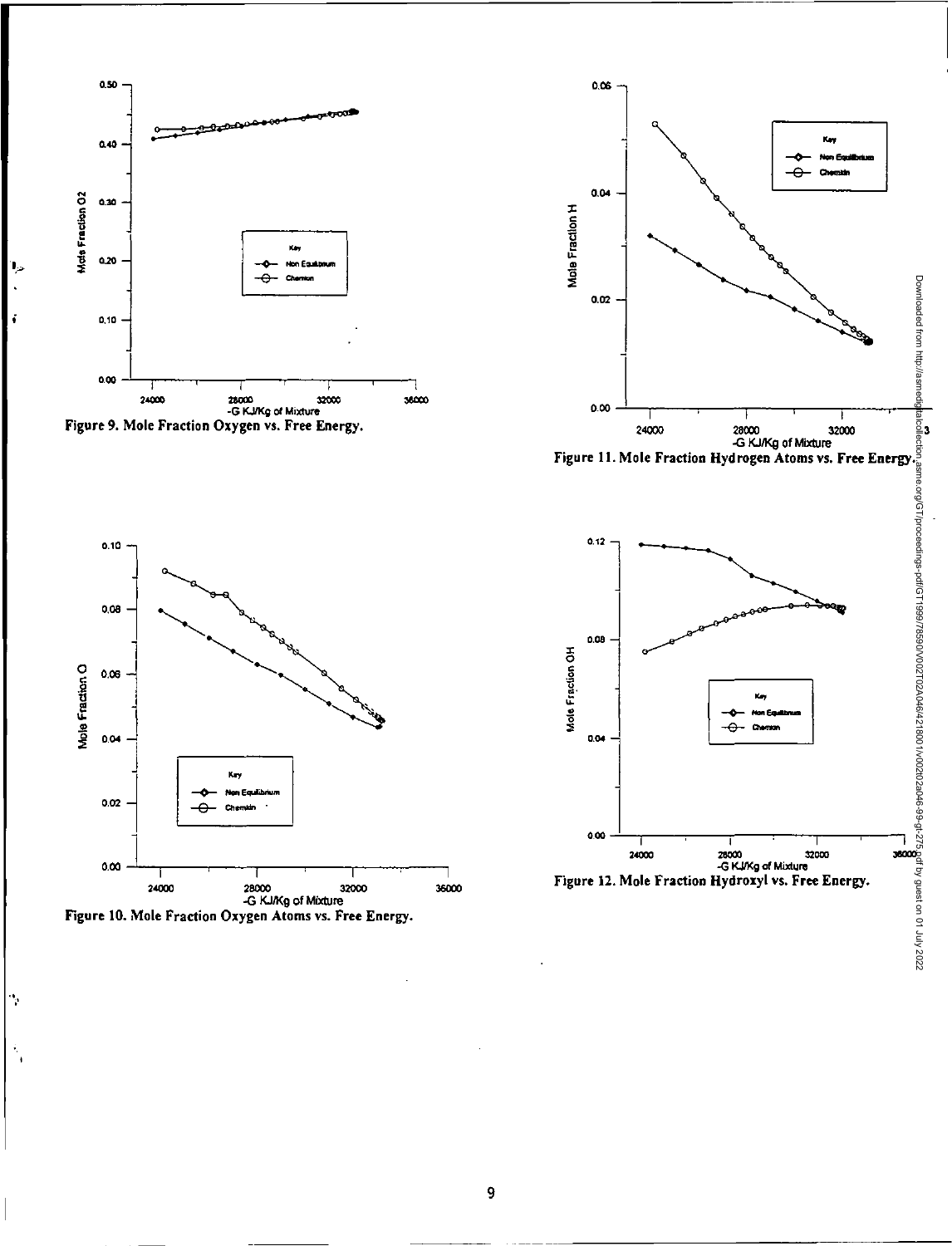

3

 $\mathbb{C}^1$ 

î

Downloaded from http://asmedigitalcollection.asme.org/GT/proceedings-pdf/GT1999/78590/V002T02A046/4218001/v002t02a046-99-gt-275.pdf by guest on 01 July 2022

Downbaded from http://asmediglialcoller.ion.asme.org/GT/proceedings-pdfGT198917602102404942180041290459999995275.pdf by guest on 01 July 2022

10

Ź



10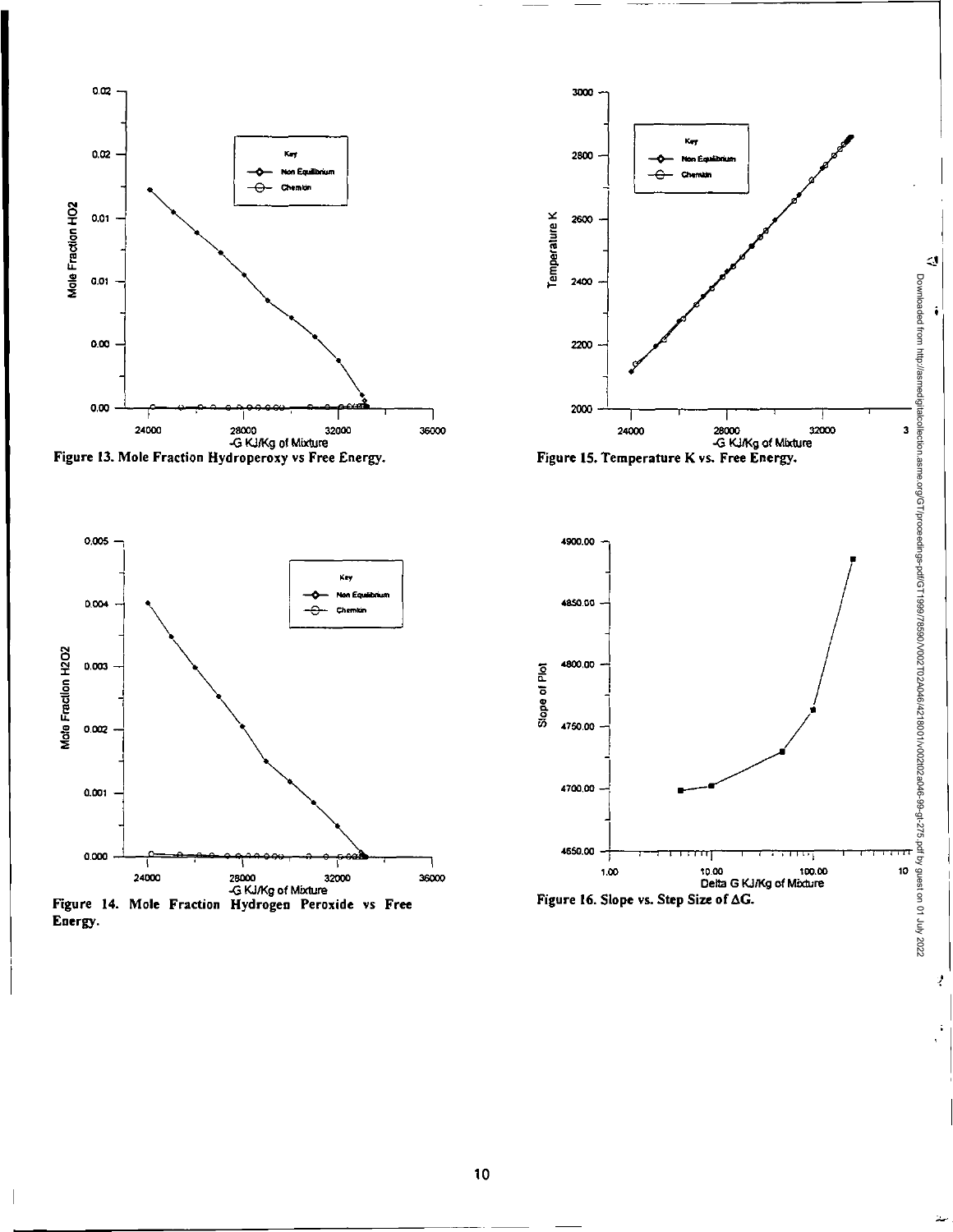

 $\bar{\mathbf{y}}$ 

٠.



 $-10000$ 

 $-20000$ 

 $0.32$ 

 $0.28$ 

 $0.24$ 

ī

Gr



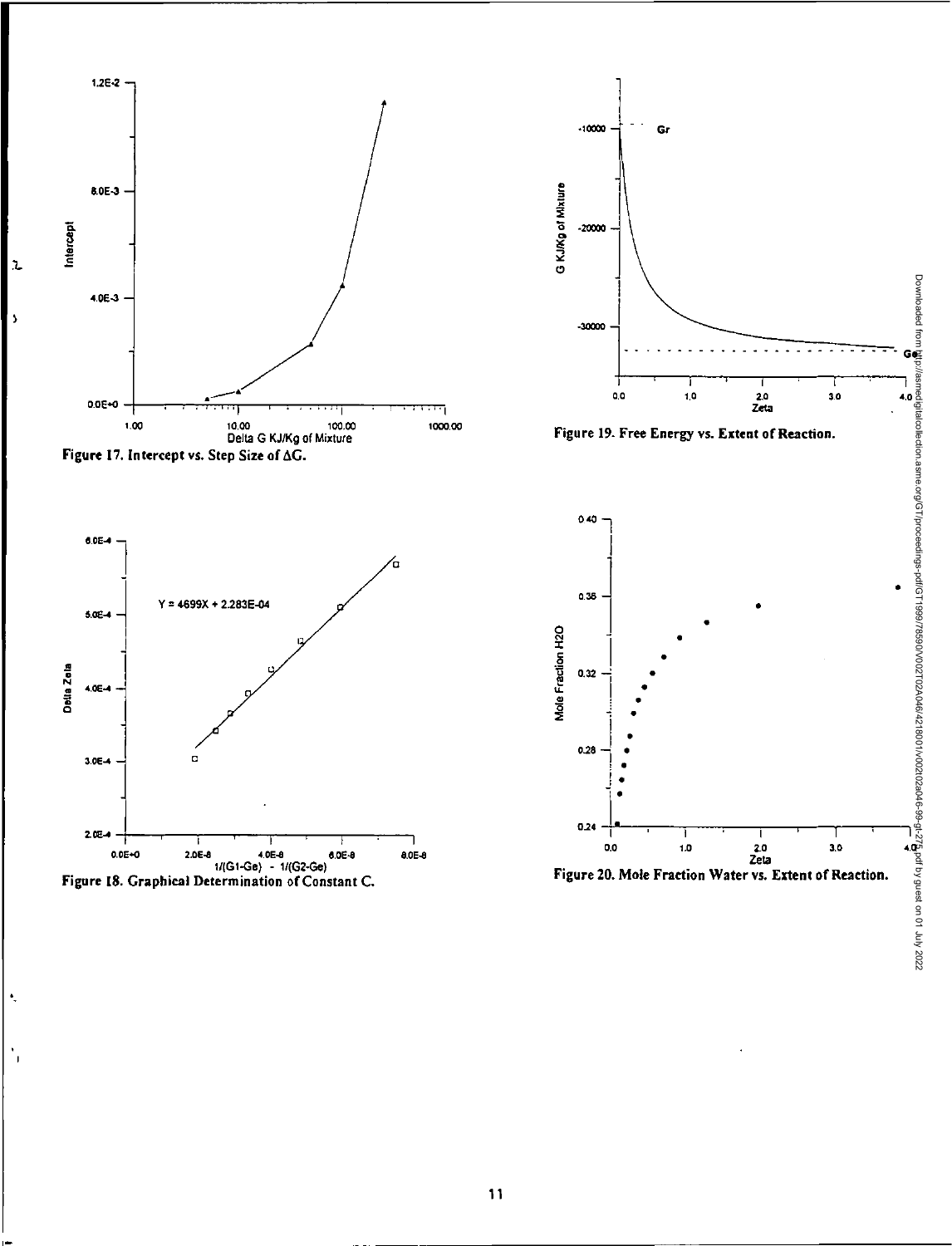







Figure 23. Reactant Surface.



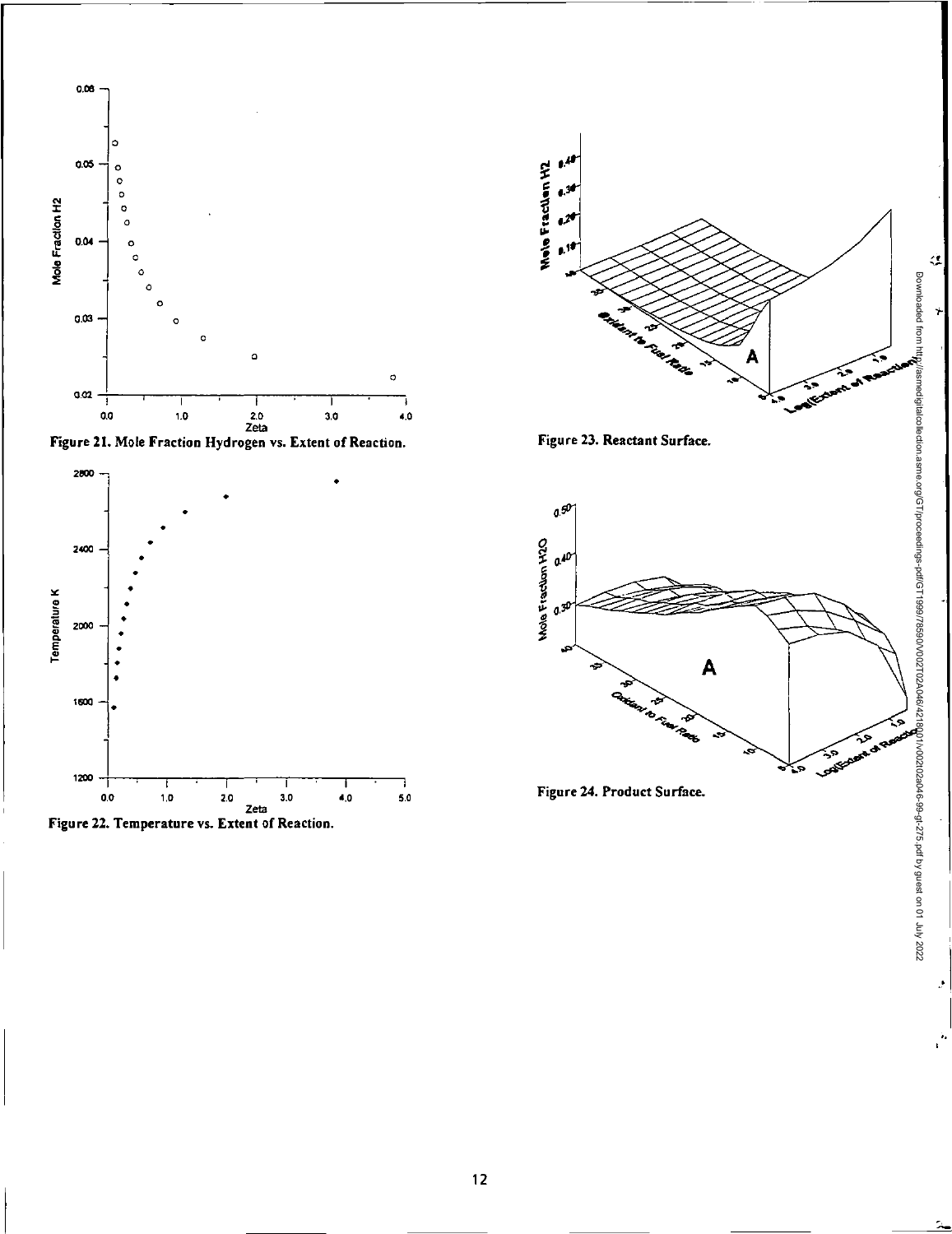



 $\mathbf{z}$ 

 $\overline{\phantom{a}}$ 





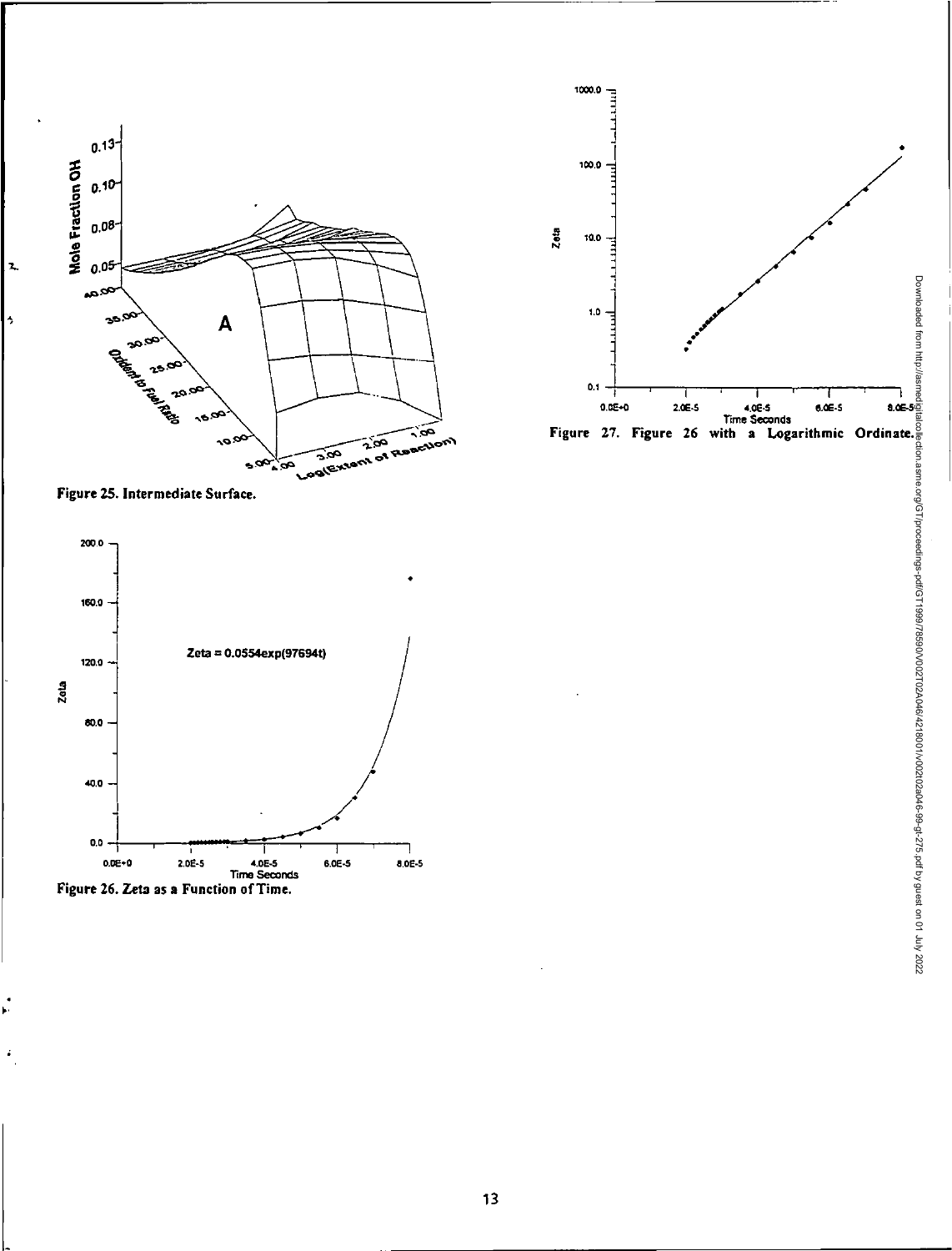# **APPENDIX 1**

# Iteration Equations from Taylor Expansions

Equation 3

$$
\sum_{j=1}^{NG} \sum_{i=1}^{I} a_{ij} a_{kj} n_j \pi_i + \sum_{j=1}^{NG} a_{ij} n_j \Delta \ln n - \sum_{j=1}^{NG} a_{ij} \frac{\mu_j}{RT} n_j \Delta \alpha - \sum_{j=1}^{NG} a_{ij} \frac{S_j}{R} n_j \Delta \beta
$$

$$
- \sum_{j=1}^{NG} a_{ij} \left( \frac{S_j}{R} + \frac{\mu_j}{RT} \right) n_j \Delta \theta = b_i^0 - b_i + \sum_{j=1}^{NG} a_{ij} \left( \frac{\mu_j}{RT} (1 + \alpha) + \frac{S_j}{R} \beta + \left( \frac{S_j}{R} + \frac{\mu_j}{RT} \right) \theta \right) n_j
$$

 $\mathcal{Q}$ 

Ń

Downloaded from http://asmedigitalcollection.asme.org/GTproceedings-pdf/GT1999/78590/V002T02A0464218001/Y002t02a046-99-gt-275.pdf by guest on 01 July 2022

à

 $\hat{\mathcal{L}}$ 

Equation 5

$$
\sum_{j=1}^{NG} \sum_{i=1}^{I} a_{ij} n_j \pi_i + \left( \sum_{j=1}^{NG} n_j - n \right) \Delta \ln n - \sum_{j=1}^{NG} \frac{\mu_j}{RT} n_j \Delta \alpha - \sum_{j=1}^{NG} \frac{S_j}{R} n_j \Delta \beta - \sum_{j=1}^{NG} \left( \frac{S_j}{R} + \frac{\mu_j}{RT} \right) n_j \Delta \theta =
$$
  

$$
n - \sum_{j=1}^{NG} n_j + \sum_{j=1}^{NG} \left( \frac{\mu_j}{RT} (1 + \alpha) + \frac{S_j}{R} \beta + \left( \frac{S_j}{R} + \frac{\mu_j}{RT} \right) \theta \right) n_j
$$

Equation 6

$$
\sum_{j=1}^{NG} \sum_{i=1}^{l} a_{ij} \frac{H_j^0}{RT} n_j \pi_i + \sum_{j=1}^{NG} \frac{H_j^0}{RT} n_j \Delta \ln n - \sum_{j=1}^{NG} \frac{H_j^0 \mu_j}{RTRT} n_j \Delta \alpha - \sum_{j=1}^{NG} \frac{H_j^0 S_j}{RTR} n_j \Delta \beta - \sum_{j=1}^{NG} \frac{H_j^0}{RT} \left( \frac{S_j}{R} + \frac{\mu_j}{RT} \right) n_j \Delta \theta =
$$
\n
$$
\frac{H}{RT} - \frac{H^0}{RT} + \sum_{j=1}^{NG} \frac{H_j^0}{RT} \left( \frac{\mu_j}{RT} \left( 1 + \alpha \right) + \frac{S_j}{R} \beta + \left( \frac{S_j}{R} + \frac{\mu_j}{RT} \right) \theta \right) n_j
$$

Equation 8

$$
\sum_{j=1}^{NG} \sum_{i=1}^{l} a_{ij} \left( \frac{\mu_j}{RT} + 1 \right) n_j \pi_i + \sum_{j=1}^{NG} \frac{\mu_j}{RT} n_j \Delta \ln n - \sum_{j=1}^{NG} \frac{\mu_j}{RT} \left( \frac{\mu_j}{RT} + 1 \right) n_j \Delta \alpha - \sum_{j=1}^{NG} \frac{S_j}{R} \left( \frac{\mu_j}{RT} + 1 \right) n_j \Delta \beta
$$

$$
- \sum_{j=1}^{NG} \left( \frac{S_j}{R} + \frac{\mu_j}{RT} \right) \left( \frac{\mu_j}{RT} + 1 \right) n_j \Delta \theta = \frac{g}{RT} - \sum_{j=1}^{NG} \frac{\mu_j}{RT} n_j + \sum_{j=1}^{NG} \left( \frac{\mu_j}{RT} + 1 \right) \left( \frac{\mu_j}{RT} \left( 1 + \alpha \right) + \frac{S_j}{R} \beta + \left( \frac{S_j}{R} + \frac{\mu_j}{RT} \right) \theta \right) n_j
$$